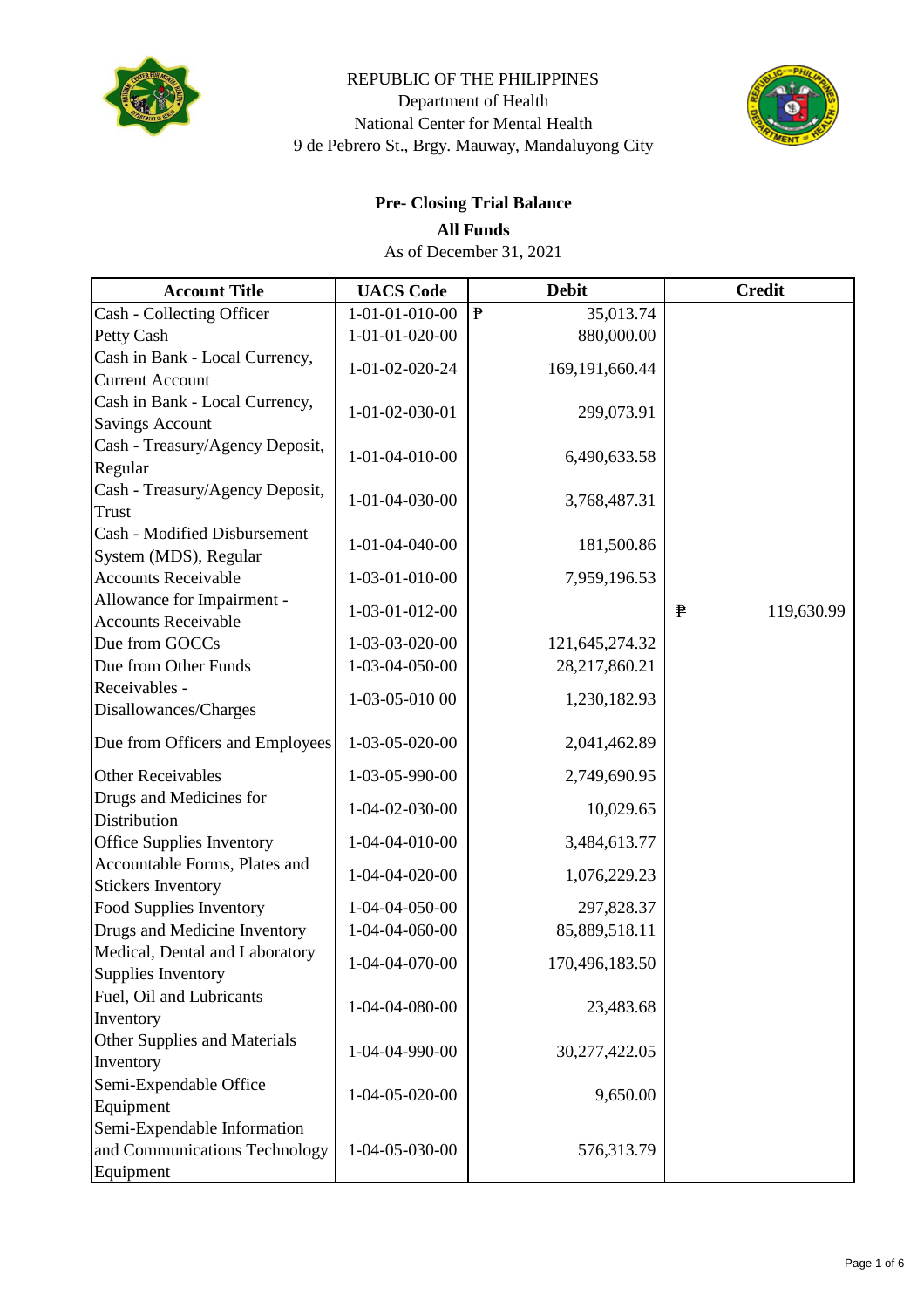# **All Funds Pre- Closing Trial Balance**

As of December 31, 2021

| Semi-Expendable<br>1-04-05-070-00<br>₱<br>33,840.00<br><b>Communication Equipment</b><br>Semi-Expendable Medical<br>$1 - 04 - 05 - 100 - 00$<br>698,139.15<br>Equipment<br>Semi-Expendable Other<br>1-04-05-990-00<br>210,391.00<br>Equipment<br>Semi-Expendable Furniture and<br>1-04-06-010-00<br>580,770.11<br>Fixtures<br>Semi-Expendable Books<br>1-04-06-020-00<br>345,634.89<br>Other Land Improvements<br>1-06-02-990-00<br>45,552,987.09<br>Accumulated Depreciation -<br>1-06-02-991-00<br>$\mathbf{P}$<br>42,153,005.11<br>Other Land Improvements<br><b>Sewer Systems</b><br>1-06-03-030-00<br>19, 181, 107. 32<br><b>Accumulated Deprecation - Sewer</b><br>$1 - 06 - 03 - 031 - 00$<br>3,112,934.02<br><b>Systems</b><br><b>Water Supply Systems</b><br>1-06-03-040-00<br>968,489.66<br>Accumulated Depreciation -<br>$1 - 06 - 03 - 041 - 00$<br>98,578.44<br><b>Water Supply Systems</b><br><b>Power Supply Systems</b><br>1-06-03-050-00<br>31,443,763.75<br>Accumulated Depreciation -<br>$1-06-03-051-00$<br>15,319,147.15<br><b>Power Supply Systems</b><br><b>Hospitals and Health Centers</b><br>1-06-04-030-00<br>1,106,342,121.38<br>Accumulated Depreciation -<br>$1 - 06 - 04 - 031 - 00$<br>288, 206, 271.47<br><b>Hospitals and Health Centers</b><br><b>Other Structures</b><br>590,306.45<br>1-06-04-990-00 |
|-------------------------------------------------------------------------------------------------------------------------------------------------------------------------------------------------------------------------------------------------------------------------------------------------------------------------------------------------------------------------------------------------------------------------------------------------------------------------------------------------------------------------------------------------------------------------------------------------------------------------------------------------------------------------------------------------------------------------------------------------------------------------------------------------------------------------------------------------------------------------------------------------------------------------------------------------------------------------------------------------------------------------------------------------------------------------------------------------------------------------------------------------------------------------------------------------------------------------------------------------------------------------------------------------------------------------------------------|
|                                                                                                                                                                                                                                                                                                                                                                                                                                                                                                                                                                                                                                                                                                                                                                                                                                                                                                                                                                                                                                                                                                                                                                                                                                                                                                                                           |
|                                                                                                                                                                                                                                                                                                                                                                                                                                                                                                                                                                                                                                                                                                                                                                                                                                                                                                                                                                                                                                                                                                                                                                                                                                                                                                                                           |
|                                                                                                                                                                                                                                                                                                                                                                                                                                                                                                                                                                                                                                                                                                                                                                                                                                                                                                                                                                                                                                                                                                                                                                                                                                                                                                                                           |
|                                                                                                                                                                                                                                                                                                                                                                                                                                                                                                                                                                                                                                                                                                                                                                                                                                                                                                                                                                                                                                                                                                                                                                                                                                                                                                                                           |
|                                                                                                                                                                                                                                                                                                                                                                                                                                                                                                                                                                                                                                                                                                                                                                                                                                                                                                                                                                                                                                                                                                                                                                                                                                                                                                                                           |
|                                                                                                                                                                                                                                                                                                                                                                                                                                                                                                                                                                                                                                                                                                                                                                                                                                                                                                                                                                                                                                                                                                                                                                                                                                                                                                                                           |
|                                                                                                                                                                                                                                                                                                                                                                                                                                                                                                                                                                                                                                                                                                                                                                                                                                                                                                                                                                                                                                                                                                                                                                                                                                                                                                                                           |
|                                                                                                                                                                                                                                                                                                                                                                                                                                                                                                                                                                                                                                                                                                                                                                                                                                                                                                                                                                                                                                                                                                                                                                                                                                                                                                                                           |
|                                                                                                                                                                                                                                                                                                                                                                                                                                                                                                                                                                                                                                                                                                                                                                                                                                                                                                                                                                                                                                                                                                                                                                                                                                                                                                                                           |
|                                                                                                                                                                                                                                                                                                                                                                                                                                                                                                                                                                                                                                                                                                                                                                                                                                                                                                                                                                                                                                                                                                                                                                                                                                                                                                                                           |
|                                                                                                                                                                                                                                                                                                                                                                                                                                                                                                                                                                                                                                                                                                                                                                                                                                                                                                                                                                                                                                                                                                                                                                                                                                                                                                                                           |
|                                                                                                                                                                                                                                                                                                                                                                                                                                                                                                                                                                                                                                                                                                                                                                                                                                                                                                                                                                                                                                                                                                                                                                                                                                                                                                                                           |
|                                                                                                                                                                                                                                                                                                                                                                                                                                                                                                                                                                                                                                                                                                                                                                                                                                                                                                                                                                                                                                                                                                                                                                                                                                                                                                                                           |
|                                                                                                                                                                                                                                                                                                                                                                                                                                                                                                                                                                                                                                                                                                                                                                                                                                                                                                                                                                                                                                                                                                                                                                                                                                                                                                                                           |
|                                                                                                                                                                                                                                                                                                                                                                                                                                                                                                                                                                                                                                                                                                                                                                                                                                                                                                                                                                                                                                                                                                                                                                                                                                                                                                                                           |
|                                                                                                                                                                                                                                                                                                                                                                                                                                                                                                                                                                                                                                                                                                                                                                                                                                                                                                                                                                                                                                                                                                                                                                                                                                                                                                                                           |
|                                                                                                                                                                                                                                                                                                                                                                                                                                                                                                                                                                                                                                                                                                                                                                                                                                                                                                                                                                                                                                                                                                                                                                                                                                                                                                                                           |
|                                                                                                                                                                                                                                                                                                                                                                                                                                                                                                                                                                                                                                                                                                                                                                                                                                                                                                                                                                                                                                                                                                                                                                                                                                                                                                                                           |
|                                                                                                                                                                                                                                                                                                                                                                                                                                                                                                                                                                                                                                                                                                                                                                                                                                                                                                                                                                                                                                                                                                                                                                                                                                                                                                                                           |
|                                                                                                                                                                                                                                                                                                                                                                                                                                                                                                                                                                                                                                                                                                                                                                                                                                                                                                                                                                                                                                                                                                                                                                                                                                                                                                                                           |
|                                                                                                                                                                                                                                                                                                                                                                                                                                                                                                                                                                                                                                                                                                                                                                                                                                                                                                                                                                                                                                                                                                                                                                                                                                                                                                                                           |
|                                                                                                                                                                                                                                                                                                                                                                                                                                                                                                                                                                                                                                                                                                                                                                                                                                                                                                                                                                                                                                                                                                                                                                                                                                                                                                                                           |
|                                                                                                                                                                                                                                                                                                                                                                                                                                                                                                                                                                                                                                                                                                                                                                                                                                                                                                                                                                                                                                                                                                                                                                                                                                                                                                                                           |
| Accumulated Depreciation -<br>1-06-04-991-00<br>561,024.23                                                                                                                                                                                                                                                                                                                                                                                                                                                                                                                                                                                                                                                                                                                                                                                                                                                                                                                                                                                                                                                                                                                                                                                                                                                                                |
| <b>Other Structures</b>                                                                                                                                                                                                                                                                                                                                                                                                                                                                                                                                                                                                                                                                                                                                                                                                                                                                                                                                                                                                                                                                                                                                                                                                                                                                                                                   |
| Office Equipment<br>$1-06-05-020-00$<br>29,960,585.92                                                                                                                                                                                                                                                                                                                                                                                                                                                                                                                                                                                                                                                                                                                                                                                                                                                                                                                                                                                                                                                                                                                                                                                                                                                                                     |
| Accumulated Depreciation -<br>$1 - 06 - 05 - 021 - 00$<br>23,561,764.93                                                                                                                                                                                                                                                                                                                                                                                                                                                                                                                                                                                                                                                                                                                                                                                                                                                                                                                                                                                                                                                                                                                                                                                                                                                                   |
| Office Equipment                                                                                                                                                                                                                                                                                                                                                                                                                                                                                                                                                                                                                                                                                                                                                                                                                                                                                                                                                                                                                                                                                                                                                                                                                                                                                                                          |
| <b>Information and Communication</b><br>$1 - 06 - 05 - 030 - 00$<br>50,058,335.28                                                                                                                                                                                                                                                                                                                                                                                                                                                                                                                                                                                                                                                                                                                                                                                                                                                                                                                                                                                                                                                                                                                                                                                                                                                         |
| <b>Technology Equipment</b>                                                                                                                                                                                                                                                                                                                                                                                                                                                                                                                                                                                                                                                                                                                                                                                                                                                                                                                                                                                                                                                                                                                                                                                                                                                                                                               |
|                                                                                                                                                                                                                                                                                                                                                                                                                                                                                                                                                                                                                                                                                                                                                                                                                                                                                                                                                                                                                                                                                                                                                                                                                                                                                                                                           |
| Accumulated Depreciation -                                                                                                                                                                                                                                                                                                                                                                                                                                                                                                                                                                                                                                                                                                                                                                                                                                                                                                                                                                                                                                                                                                                                                                                                                                                                                                                |
| Information and Communication<br>$1 - 06 - 05 - 031 - 00$<br>27,427,685.67                                                                                                                                                                                                                                                                                                                                                                                                                                                                                                                                                                                                                                                                                                                                                                                                                                                                                                                                                                                                                                                                                                                                                                                                                                                                |
| <b>Technology Equipment</b>                                                                                                                                                                                                                                                                                                                                                                                                                                                                                                                                                                                                                                                                                                                                                                                                                                                                                                                                                                                                                                                                                                                                                                                                                                                                                                               |
| 1-06-05-070-00<br><b>Communication Equipment</b><br>10,292,344.24                                                                                                                                                                                                                                                                                                                                                                                                                                                                                                                                                                                                                                                                                                                                                                                                                                                                                                                                                                                                                                                                                                                                                                                                                                                                         |
| Accumulated Depreciation -<br>$1 - 06 - 05 - 071 - 00$<br>2,921,060.78                                                                                                                                                                                                                                                                                                                                                                                                                                                                                                                                                                                                                                                                                                                                                                                                                                                                                                                                                                                                                                                                                                                                                                                                                                                                    |
| <b>Communication Equipment</b>                                                                                                                                                                                                                                                                                                                                                                                                                                                                                                                                                                                                                                                                                                                                                                                                                                                                                                                                                                                                                                                                                                                                                                                                                                                                                                            |
| <b>Disaster Response and Rescue</b><br>1-06-05-090-00<br>10,448,795.03                                                                                                                                                                                                                                                                                                                                                                                                                                                                                                                                                                                                                                                                                                                                                                                                                                                                                                                                                                                                                                                                                                                                                                                                                                                                    |
| Equipment                                                                                                                                                                                                                                                                                                                                                                                                                                                                                                                                                                                                                                                                                                                                                                                                                                                                                                                                                                                                                                                                                                                                                                                                                                                                                                                                 |
| Accumulated Depreciation -<br><b>Disaster Response and Rescue</b><br>$1-06-05-091-00$<br>9,727,441.08                                                                                                                                                                                                                                                                                                                                                                                                                                                                                                                                                                                                                                                                                                                                                                                                                                                                                                                                                                                                                                                                                                                                                                                                                                     |
| Equipment                                                                                                                                                                                                                                                                                                                                                                                                                                                                                                                                                                                                                                                                                                                                                                                                                                                                                                                                                                                                                                                                                                                                                                                                                                                                                                                                 |
| Medical Equipment<br>$1-06-05-110-00$<br>274,111,309.05                                                                                                                                                                                                                                                                                                                                                                                                                                                                                                                                                                                                                                                                                                                                                                                                                                                                                                                                                                                                                                                                                                                                                                                                                                                                                   |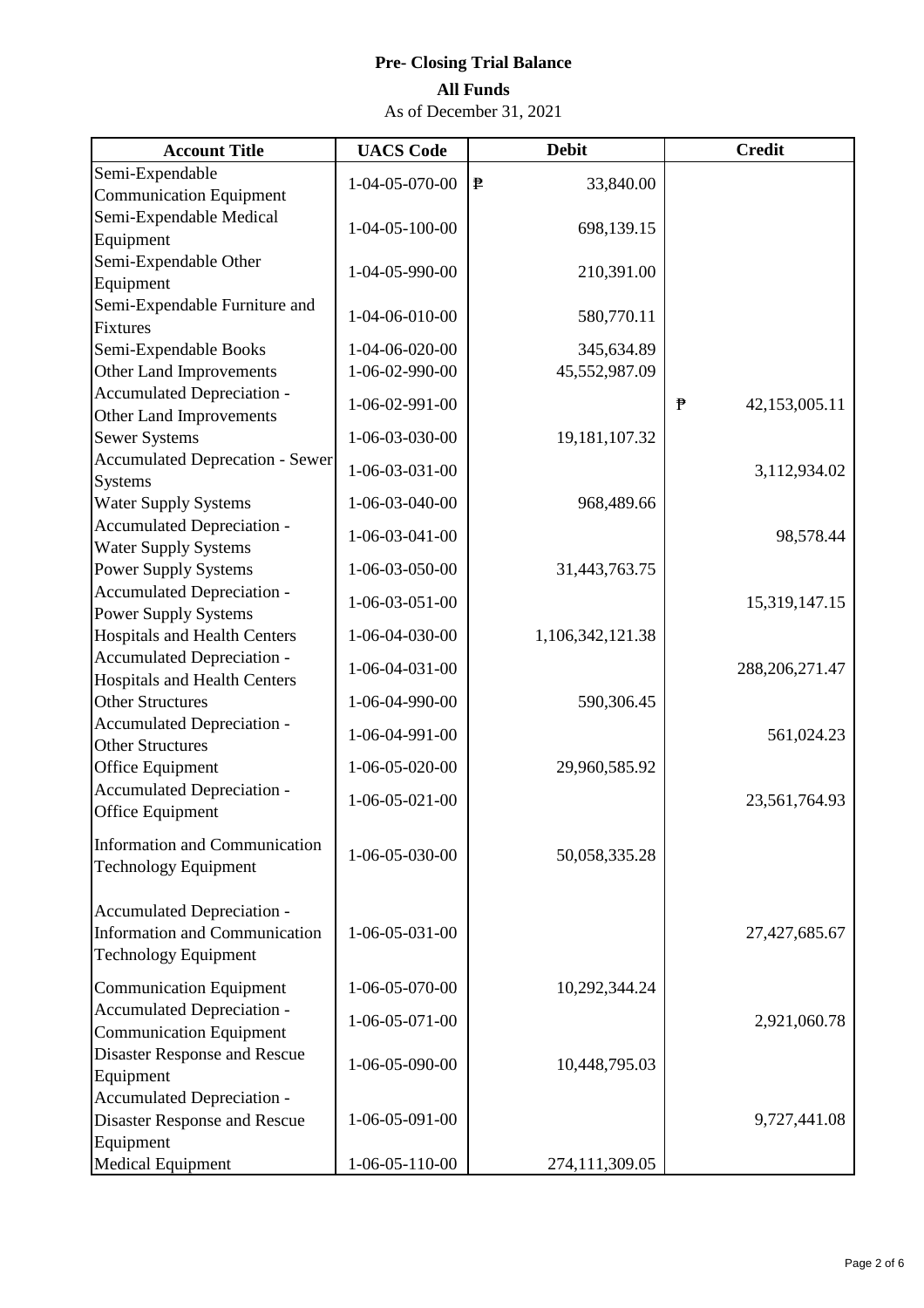| <b>Account Title</b>                          | <b>UACS</b> Code         | <b>Debit</b>      | <b>Credit</b>                 |
|-----------------------------------------------|--------------------------|-------------------|-------------------------------|
| Accumulated Depreciation -                    | $1-06-05-111-00$         |                   | $\mathbf{P}$<br>81,938,575.84 |
| <b>Medical Equipment</b>                      |                          |                   |                               |
| <b>Technical and Scientific</b>               | $1-06-05-140-00$         | ₱<br>7,288,766.84 |                               |
| Equipment                                     |                          |                   |                               |
| <b>Accumulated Depreciation -</b>             |                          |                   |                               |
| <b>Technical and Scientific</b>               | $1-06-05-141-00$         |                   | 5,026,772.40                  |
| Equipment                                     | 1-06-05-990-00           |                   |                               |
| Other Equipment<br>Accumulated Depreciation - |                          | 3,963,880.28      |                               |
| Other Equipment                               | 1-06-05-991-00           |                   | 2,572,939.16                  |
| <b>Motor Vehicles</b>                         | 1-06-06-010-00           | 27,564,794.38     |                               |
| Accumulated Depreciation -                    |                          |                   |                               |
| <b>Motor Vehicles</b>                         | $1-06-06-011-00$         |                   | 14,661,459.33                 |
| Furniture & Fixtures                          | 1-06-07-010-00           | 4,390,755.94      |                               |
| Accumulated Depreciation -                    |                          |                   |                               |
| <b>Furniture and Fixtures</b>                 | $1-06-07-011-00$         |                   | 2,388,870.18                  |
| <b>Books</b>                                  | 1-06-07-020-00           | 138,105.31        |                               |
| Accumulated Depreciation -                    | $1 - 06 - 07 - 021 - 00$ |                   | 26,654.39                     |
| <b>Books</b>                                  |                          |                   |                               |
| <b>Construction in Progress -</b>             | 1-06-10-030-03           | 15,031,208.73     |                               |
| <b>Building and Other Structures</b>          |                          |                   |                               |
| Other Property, Plant and                     | 1-06-99-990-00           | 6,457,972.28      |                               |
| Equipment                                     |                          |                   |                               |
| Accumulated Depreciation -                    | 1-06-99-991-00           |                   |                               |
| Other Property, Plant and<br>Equipment        |                          |                   | 4,762,079.41                  |
| <b>Computer Software</b>                      | 1-08-01-020-00           | 1,239,400.00      |                               |
| <b>Accumulated Amortization -</b>             |                          |                   |                               |
| <b>Computer Software</b>                      | $1 - 08 - 01 - 021 - 00$ |                   | 30,161.11                     |
| <b>Advances to Special Disbursing</b>         |                          |                   |                               |
| <b>Officers</b>                               | 1-99-01-030-00           | 688.05            |                               |
| <b>Advances to Contractors</b>                | 1-99-02-010-00           | 900,214.03        |                               |
| <b>Other Prepayments</b>                      | 1-99-02-990-00           | 377,322.97        |                               |
| <b>Guaranty Deposits</b>                      | 1-99-03-020-00           | 962,093.40        |                               |
| <b>Other Assets</b>                           | 1-99-99-990-00           | 60,415,183.23     |                               |
| <b>Accounts Payable</b>                       | 2-01-01-010-00           |                   | 109,785,852.10                |
| Due to Officers and Employees                 | 2-01-01-020-00           |                   | 66,483,653.26                 |
| Tax Refund Payable                            | 2-01-03-010-00           |                   | 1,563,401.36                  |
| Due to BIR                                    | 2-02-01-010-00           |                   | 14,768,705.71                 |
| Due to GSIS                                   | 2-02-01-020-00           |                   | 24,885,555.70                 |
| Due to PAG-IBIG                               | 2-02-01-030-00           |                   | 2,057,921.83                  |
| Due to PHILHEALTH                             | 2-02-01-040-00           |                   | 242,623.46                    |
| Due to NGAs                                   | 2-02-01-050-00           |                   | 802,155.99                    |
| Due to GOCCs                                  | 2-02-01-060-00           |                   | 3,986,216.17                  |
| Due to Other Funds                            | 2-03-01-050-00           |                   | 30,836,319.14                 |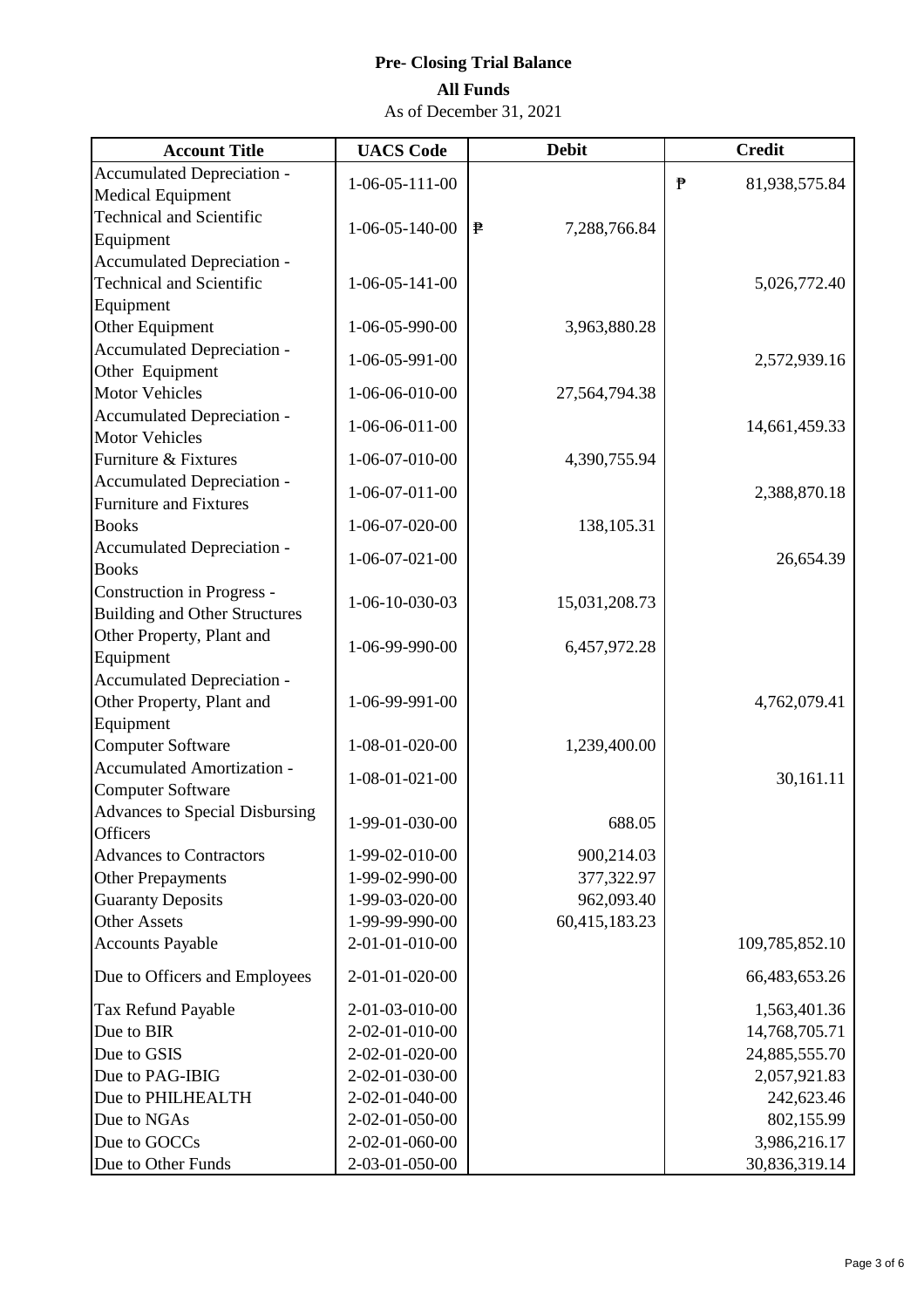| <b>Account Title</b>                                       | <b>UACS</b> Code | <b>Debit</b>       | <b>Credit</b>                 |
|------------------------------------------------------------|------------------|--------------------|-------------------------------|
| <b>Guaranty/Security Deposits</b>                          | 2-04-01-040-00   |                    | $\mathbf{P}$<br>12,261,329.34 |
| Payable                                                    |                  |                    |                               |
| <b>Other Deferred Credits</b>                              | 2-05-01-990-00   |                    | 831,502.57                    |
| <b>Other Payables</b>                                      | 2-99-99-990-00   |                    | 849,397.64                    |
| <b>Accumulated Surplus/(Deficit)</b>                       | 3-01-01-010-00   |                    | 1,294,389,303.61              |
| <b>Other Service Income</b>                                | 4-02-01-990-99   |                    | 2,423,213.68                  |
| <b>Affiliation Fees</b>                                    | 4-02-02-020-00   |                    | 68,896.00                     |
| <b>Sales Discount</b>                                      | 4-02-02-161-00   | ₱<br>31,731,539.84 |                               |
| <b>Hospital Fees</b>                                       | 4-02-02-170-99   |                    | 270,526,839.16                |
| Interest Income                                            | 4-02-02-210-01   |                    | 32,469.88                     |
| <b>Subsidy from National</b>                               | 4-03-01-010-00   |                    | 2,430,435,918.46              |
| Government                                                 |                  |                    |                               |
| <b>Subsidy From Central Office</b>                         | 4-03-01-060-00   |                    | 62,390,466.27                 |
| Donations in Cash                                          | 4-04-02-010-00   |                    | 1,166,994.59                  |
| Donations in Kind                                          | 4-04-02-020-00   |                    | 42,122,811.55                 |
| <b>Other Gains</b>                                         | 4-05-01-990-00   |                    | 6,168,921.76                  |
| Sale of Unserviceable Property                             | 4-06-01-020-00   |                    | 360,000.00                    |
| <b>Reversal of Impairment Loss</b>                         | 4-06-02-010-00   |                    | 7,018,134.25                  |
| Salaries and Wages - Regular                               | 5-01-01-010-01   | 819,272,485.53     |                               |
| Salaries and Wages - Casual/                               | 5-01-01-020-00   | 581,397.26         |                               |
| Contractual                                                |                  |                    |                               |
| Personnel Economic Relief                                  | 5-01-02-010-01   | 58,439,936.65      |                               |
| Allowance (PERA)                                           |                  |                    |                               |
| Representation Allowance (RA)                              | 5-01-02-020-00   | 406,387.10         |                               |
|                                                            |                  |                    |                               |
| Transportation Allowance (TA)                              | 5-01-02-030-01   | 358,387.09         |                               |
| Clothing/Uniform Allowance                                 | 5-01-02-040-01   | 14,591,176.25      |                               |
| <b>Subsistence Allowance</b>                               | 5-01-02-050-03   | 29,851,665.00      |                               |
| Laundry Allowance                                          | 5-01-02-060-04   | 4,070,761.65       |                               |
| Honoraria                                                  | 5-01-02-100-01   | 6,760,955.15       |                               |
| <b>Hazard Pay</b>                                          | 5-01-02-110-05   | 245,965,556.29     |                               |
| Longevity Pay                                              | 5-01-02-120-04   | 34,509,095.08      |                               |
| Overtime and Night Pay                                     | 5-01-02-130-02   | 13,527,694.29      |                               |
| <b>Year End Bonus</b>                                      | 5-01-02-140-01   | 68,749,662.80      |                               |
| Cash Gift                                                  | 5-01-02-150-01   | 12,258,500.00      |                               |
| <b>Other Bonuses and Allowances</b>                        | 5-01-02-990-00   | 145,382,270.84     |                               |
| Retirement and Life Insurance<br>Premiums                  | 5-01-03-010-00   | 98,146,914.30      |                               |
| <b>PAG-IBIG Contributions</b>                              | 5-01-03-020-01   | 2,945,084.51       |                               |
| PHILHEALTH Contributions                                   | 5-01-03-030-01   | 11,791,300.54      |                               |
| <b>Employees Compensation</b><br><b>Insurance Premiums</b> | 5-01-03-040-01   | 2,937,899.24       |                               |
| <b>Terminal Leave Benefits</b>                             | 5-01-04-030-01   | 29,494,374.79      |                               |
| <b>Other Personnel Benefits</b>                            | 5-01-04-990-99   | 25,841,707.27      |                               |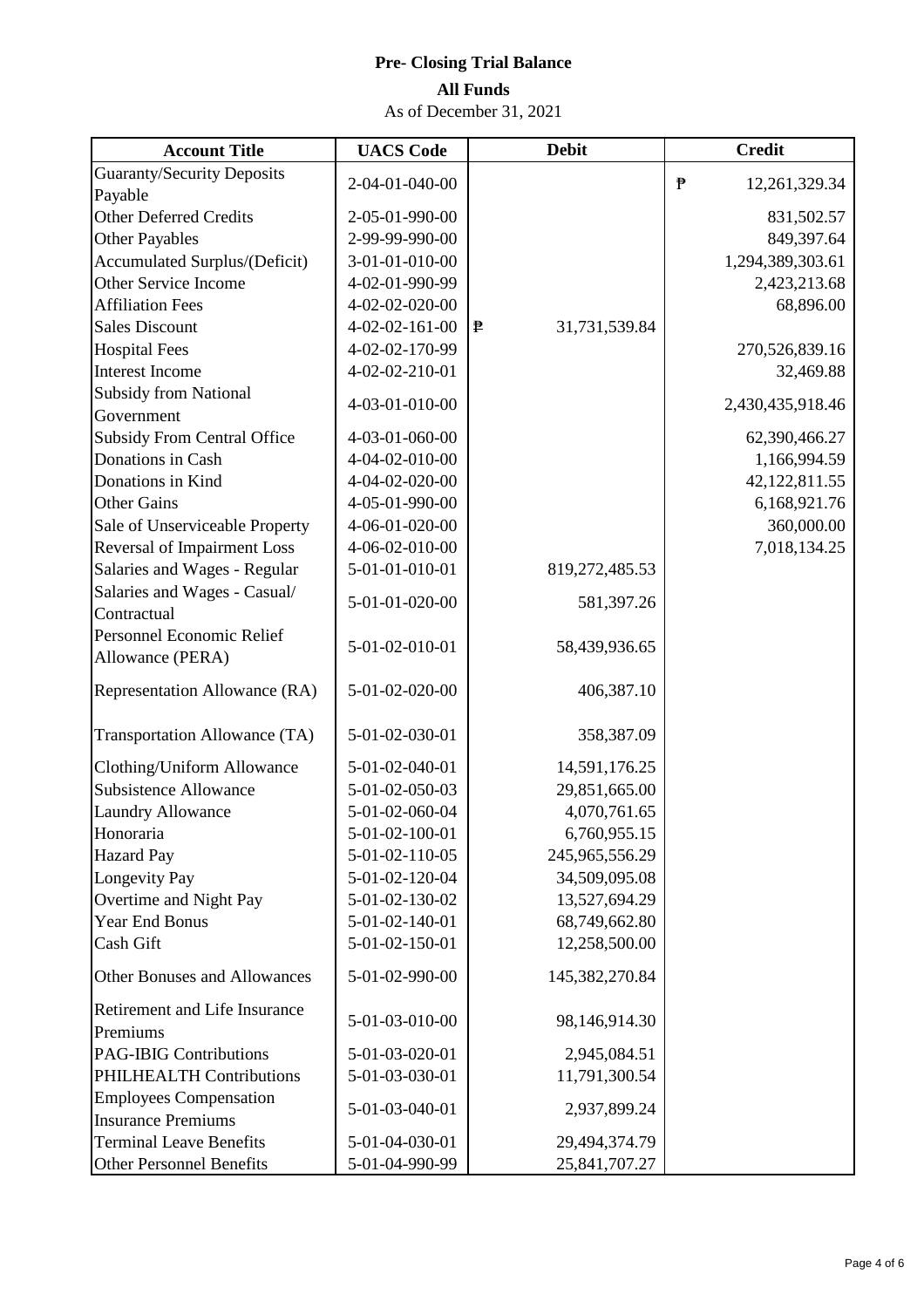| <b>Account Title</b>                                 | <b>UACS</b> Code | <b>Debit</b>                           | <b>Credit</b> |
|------------------------------------------------------|------------------|----------------------------------------|---------------|
| <b>Traveling Expenses - Local</b>                    | 5-02-01-010-00   | $\pmb{\bar{\mathbb{P}}}$<br>678,074.00 |               |
| <b>Training Expenses</b>                             | 5-02-02-010-00   | 7,590,017.17                           |               |
| <b>Office Supplies Expenses</b>                      | 5-02-03-010-00   | 5,572,289.87                           |               |
| <b>Accountable Forms Expenses</b>                    | 5-02-03-020-00   | 85,325.94                              |               |
| <b>Food Supplies Expenses</b>                        | 5-02-03-050-00   | 215,086,819.13                         |               |
| Drugs and Medicines Expenses                         | 5-02-03-070-00   | 200,424,236.52                         |               |
| Medical, Dental and Laboratory                       |                  |                                        |               |
| <b>Supplies Expenses</b>                             | 5-02-03-080-00   | 77,090,483.76                          |               |
| Fuel, Oil and Lubricant Expenses                     | 5-02-03-090-00   | 1,576,846.94                           |               |
| Semi-Expendable Machinery and                        |                  |                                        |               |
| <b>Equipment Expenses</b>                            | 5-02-03-210-00   | 2,087,888.54                           |               |
| Semi-Expendable Furniture and                        |                  |                                        |               |
| <b>Fixtures and Books Expenses</b>                   | 5-02-03-220-00   | 483,385.50                             |               |
| Other Supplies and Materials                         |                  |                                        |               |
| <b>Expenses</b>                                      | 5-02-03-990-00   | 22,601,673.71                          |               |
| <b>Water Expenses</b>                                | 5-02-04-010-00   | 29,765,771.78                          |               |
| <b>Electricity Expenses</b>                          | 5-02-04-020-00   | 31,836,546.85                          |               |
| Postage and Courier Services                         | 5-02-05-010-00   | 232,777.96                             |               |
| Telephone Expenses - Landline                        | 5-02-05-020-02   | 2,510,898.92                           |               |
| <b>Internet Subscription Expenses</b>                | 5-02-05-030-00   | 2,157,192.26                           |               |
| Cable, Satellite, Telegraph, and                     | 5-02-05-040-00   | 35,026.00                              |               |
| Radio Expenses                                       | 5-02-06-010-00   | 501,200.00                             |               |
| Awards/Rewards Expenses<br><b>Legal Services</b>     | 5-02-11-010-00   | 6,860.00                               |               |
| <b>Auditing Services</b>                             | 5-02-11-020-00   | 648,471.42                             |               |
| <b>Consultancy Services</b>                          | 5-02-11-030-00   | 3,420,775.00                           |               |
| <b>Other Professional Services</b>                   | 5-02-11-990-00   | 34,861,584.75                          |               |
| <b>Environment/Sanitary Services</b>                 | 5-02-12-010-00   | 4,272,954.00                           |               |
| <b>Janitorial Services</b>                           | 5-02-12-020-00   | 7,839,300.82                           |               |
| <b>Security Services</b>                             | 5-02-12-030-00   | 10,790,373.74                          |               |
| <b>Other General Services</b>                        | 5-02-12-990-00   | 38,791,175.91                          |               |
| Repairs and Maintenance -                            |                  |                                        |               |
| <b>Buildings and Other Structures</b>                | 5-02-13-040-00   | 5,770,293.31                           |               |
| Repairs and Maintenance -<br>Machinery and Equipment | 5-02-13-050-00   | 2,697,405.72                           |               |
| Repairs and Maintenance -                            |                  |                                        |               |
| <b>Transportation Equipment</b>                      | 5-02-13-060-01   | 329,624.00                             |               |
| Repairs and Maintenance - Semi                       |                  |                                        |               |
| <b>Expendable Machiney and</b>                       | 5-02-13-210-00   | 3,000.00                               |               |
| Equipment                                            |                  |                                        |               |
| Taxes, Duties and Licenses                           | 5-02-15-010-01   | 72,023.72                              |               |
| <b>Fidelity Bond Premiums</b>                        | 5-02-15-020-00   | 312,439.93                             |               |
| <b>Insurance Expenses</b>                            | 5-02-15-030-00   | 123,601.32                             |               |
| <b>Advertising Expenses</b>                          | 5-02-99-010-00   | 11,491.20                              |               |